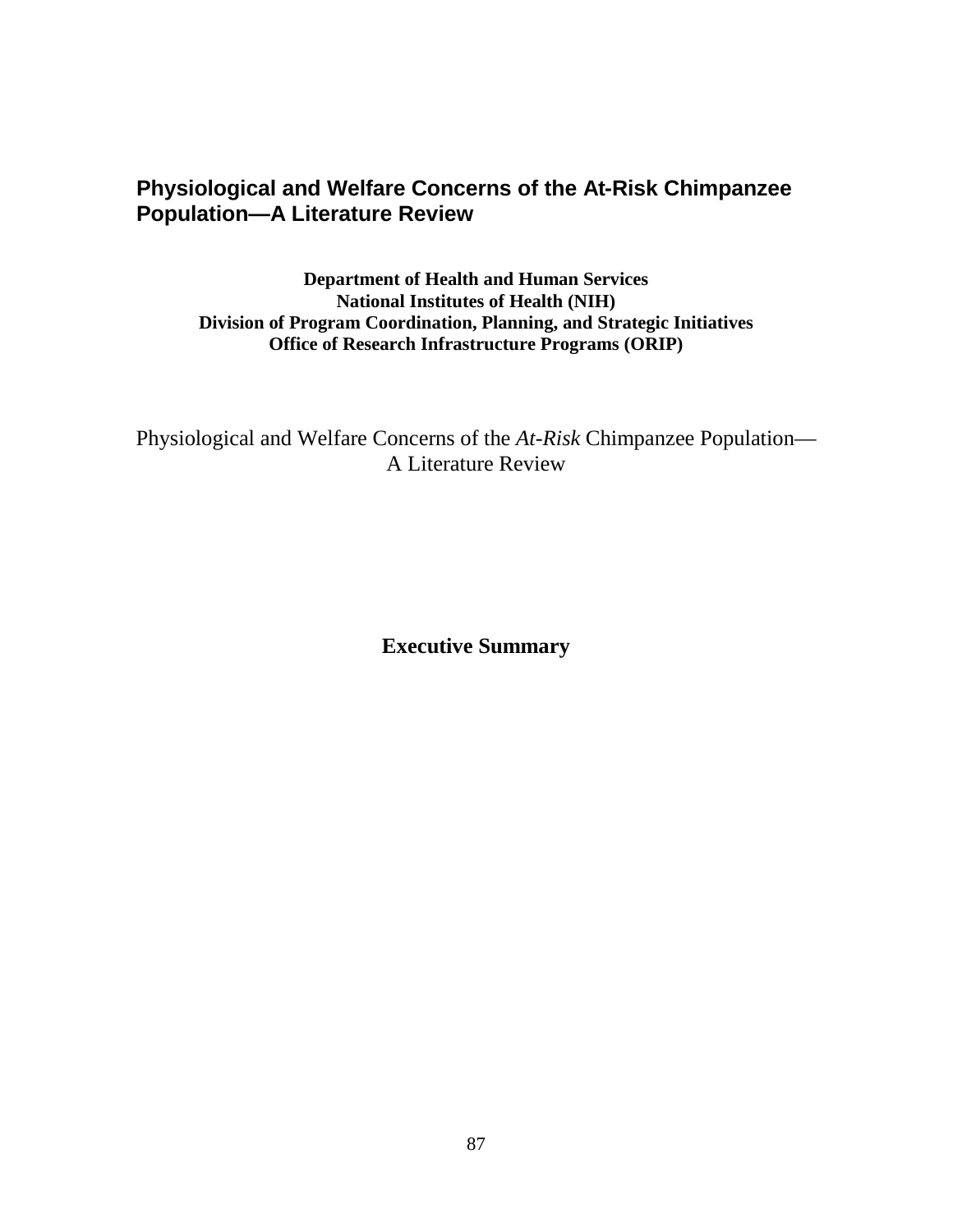## **BACKGROUND**

 diseases and recently have been shown to display markers of Alzheimer's disease. Despite these research purposes that create uncertainty or difference in opinions regarding the justification for these animals. In 2013, the NIH declared its decision to reduce significantly the use of these Chimpanzees (*Pan troglodytes*) are our closest relatives in the animal kingdom and their use in NIH-supported behavioral and biomedical research has over the decades provided significant insights into the causes and treatments of a range of devastating human diseases. Much of what scientists know regarding the pathogenesis and the correlates of immunity against hepatitis A, B, C, D, and E viruses stem from studies using chimpanzees. Research on these animals has led to the development of diagnostic tests and vaccines against hepatitis A and B, along with monoclonal antibody therapies. These animals served as experimental models for several other scientific advancements, there are important factors to consider when using chimpanzees for using chimpanzees. To address this, the National Institutes of Health (NIH) enforced a moratorium on chimpanzee breeding in 2007 resulting in a decline of laboratory research using animals in NIH-supported research and to retain only a small number of animals for projects that meet certain animal welfare and bioethical criteria. Subsequent to this, NIH Director Dr. Francis Collins announced in November 2015 that the NIH had "phased out all previously active biomedical research protocols using chimpanzees…no new biomedical research projects have been approved." Therefore, all NIH-owned chimpanzees are eligible for retirement in accordance with the Chimpanzee Health Improvement, Maintenance, and Protection Act (CHIMP Act). The discontinuation of biomedical research protocols using chimpanzees, and in particular a ban on breeding these animals, has created an increasingly aging population of chimpanzees.

 requires relocation to the NIH-supported federal sanctuary operated by Chimp Haven. The NIH experience among other conditions cardiovascular and renal disease, obesity, diabetes and arthritis, which may be exacerbated by relocation. Conducive measures for managing stress, and management of diseases are necessary. An important focus of the NIH is to provide direction The population of captive, federally owned chimpanzees residing at non-sanctuary facilities has devised a plan (1) for the safe relocation of retirement-eligible chimpanzees into the sanctuary system, while ensuring their long-term welfare. Many of these animals experience agerelated ailments, which will complicate the transport and relocation process. Aging chimpanzees weight, and overall health are needed for successful relocation, acclimation to novel surroundings, and long-term care. As the chimpanzee population ages, the successful diagnosis for the relocation and overall welfare for the retirement-eligible chimpanzees.

 provides advice to the Division of Program Coordination, Planning, and Strategic Initiatives relocation process. If safety factors are not considered, the relocation process may take a fatal NIH will create a Working Group of the Council of Councils to assess factors that put chimpanzees at risk during relocation to the Federal Sanctuary. The Council of Councils which includes the Office of Research Infrastructure Program which is responsible for management of the chimpanzee program and relocation of chimps to the Sanctuary. An essential part of this process requires a review of literature related to the physiological and general health considerations for chimpanzees that might put them at–risk during relocation. At-risk chimpanzees have a greater risk of experiencing severe adverse events during the transfer and toll on older frail animals. Trained staff at each facility are available to address the health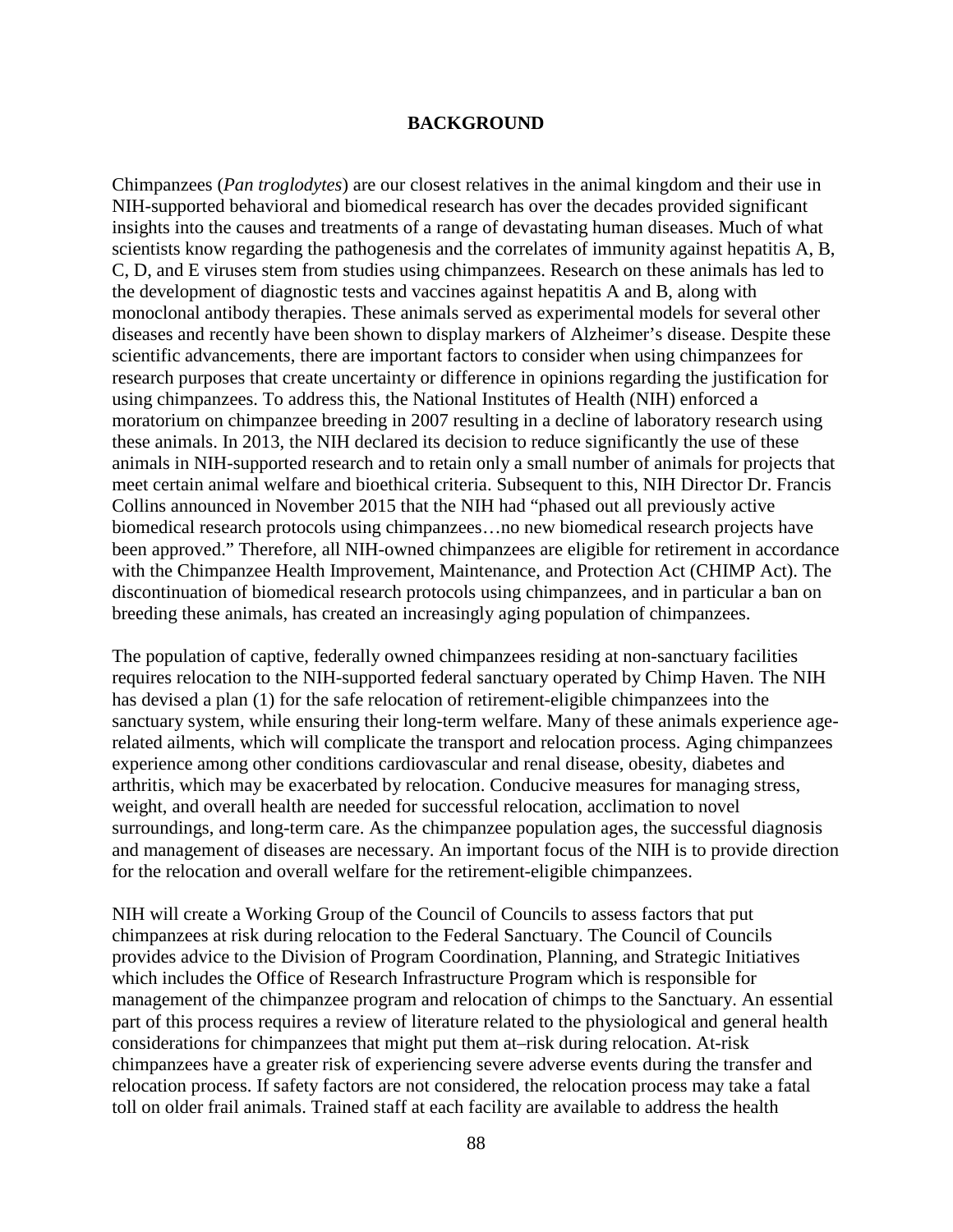introductions of aging populations of chimpanzees to another facility and (ii) general guidelines concerns of each animal, therefore minimizing the incidence of mortality and ensuring the success of quarantine and socialization with other animals at the sanctuary. The goal of this literature review is to facilitate discussion among scientific experts with knowledge in veterinary medicine and animal welfare to inform the scientific community on how to relocate these retirement-eligible chimpanzees and maintain their long-term care. Based on the literature, it is important to develop (i) a risk assessment of the various medical conditions for transfers and addressing the types of medical conditions that warrant more careful consideration for transfer.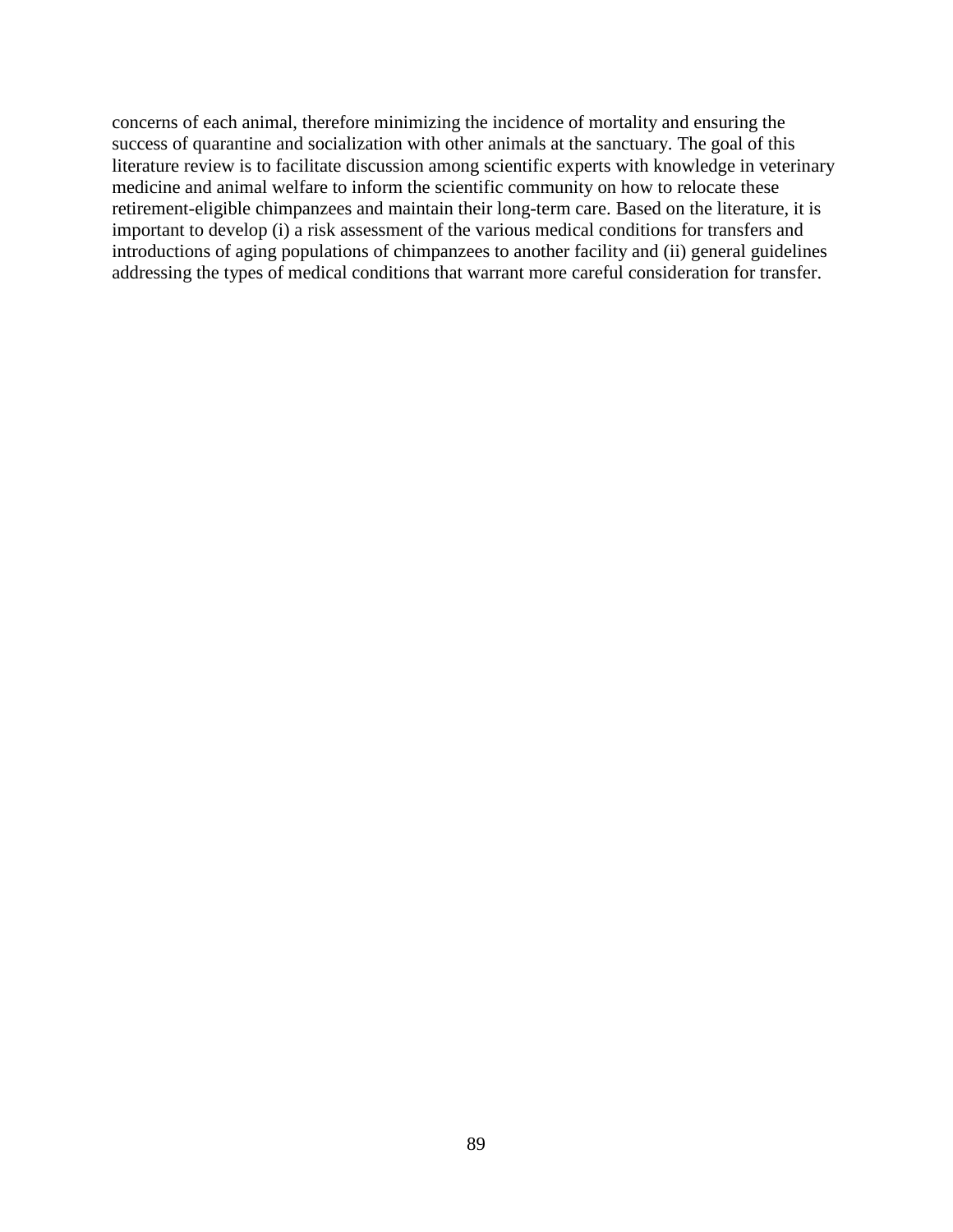## **EXECUTIVE SUMMARY**

 comprehensively reported regarding guidelines for and the consequences of relocating these animals to new facilities. Within the last few years, increased reporting about chimpanzees has Chimpanzees are phylogenetically the closest living relative to human beings and they experience similar age-related ailments in the wild and in captivity (2). Scientists have long studied behavioral and biological changes in captive chimpanzees however not much has been helped scientists to not only understand human disease, but also identify physiological and welfare considerations for these animals. A systematic review of relevant chimpanzee literature from the last 20 years highlights *cardiovascular and renal diseases, stress, obesity, osteoarthritis, and immune status* as important considerations for the relocation of retirementeligible chimpanzees into sanctuary facilities.

Scientists agree that cardiovascular disease (CVD) is the leading cause of death in captive chimpanzees (3–10). The primary etiological agent for CVD in chimpanzees is believed to be the formation of diffuse interstitial myocardial fibrosis (4). Death in chimpanzees as a result of CVD often occurs without warning, and is believed to be caused by sudden cardiac arrhythmias (10, 11). Several cases of arrhythmia in captive chimpanzees have been reported and are linked to the progression of myocardial fibrosis. In one article (9), cardiac arrhythmias and myocardial fibrosis were observed in 42 and 81 percent of captive adult chimpanzees, respectively. This along with other studies demonstrates that there is a high prevalence of these conditions in captive chimpanzees. It has been discovered that age is a major risk factor for the development of arrhythmias. Also, the risk of CVD in chimpanzees may be determined in part by using reference blood pressure values (12). Therefore, prophylactic cardiac monitoring may help manage CVD and reduce the incidences of sudden death in aging captive chimpanzees before and after transfer.

 C-reactive protein is an important biological marker for cardiac-related diseases in humans. It has been shown that this protein is not a predictor of CVD in adult captive chimpanzees (13). This supports the idea that there are different mechanisms causing CVD in chimpanzees. Also, pathogen-related co-infections (i.e., hepatitis, human immunodeficiency virus) that are present in these animals do not influence the incidences of cardiac diseases (11). These data suggest that there are other factors predicting CVD in captive chimpanzees.

 led to treatment with therapeutic drugs that at least, temporarily improved the quality of life. In included *hydrochlorothiazide*, spironolactone, and furosemide. The early evaluation, diagnosis, Because of the prevalence of CVD in captive chimpanzees, scientists have established efforts toward the antemortem diagnosis of cardiac dysfunction. Scientists have created cardiographic reference ranges for normal adult chimpanzees to serve as a recommended baseline for monitoring cardiac function in these animals (14, 6). Electrocardiogram (ECG) readings outside of these reference ranges can provide a basis for long-term treatment of captive chimpanzees. To support this idea, scientists discovered that ECG can diagnose certain forms of CVD (pulmonary arterial hypertension and atrial fibrillation) in an adult captive chimpanzee (15). This diagnosis another study (16), the congestive heart failure discovered in an adult captive chimpanzee was successfully managed for at least 2 years by the administration of a triple diuretic therapy that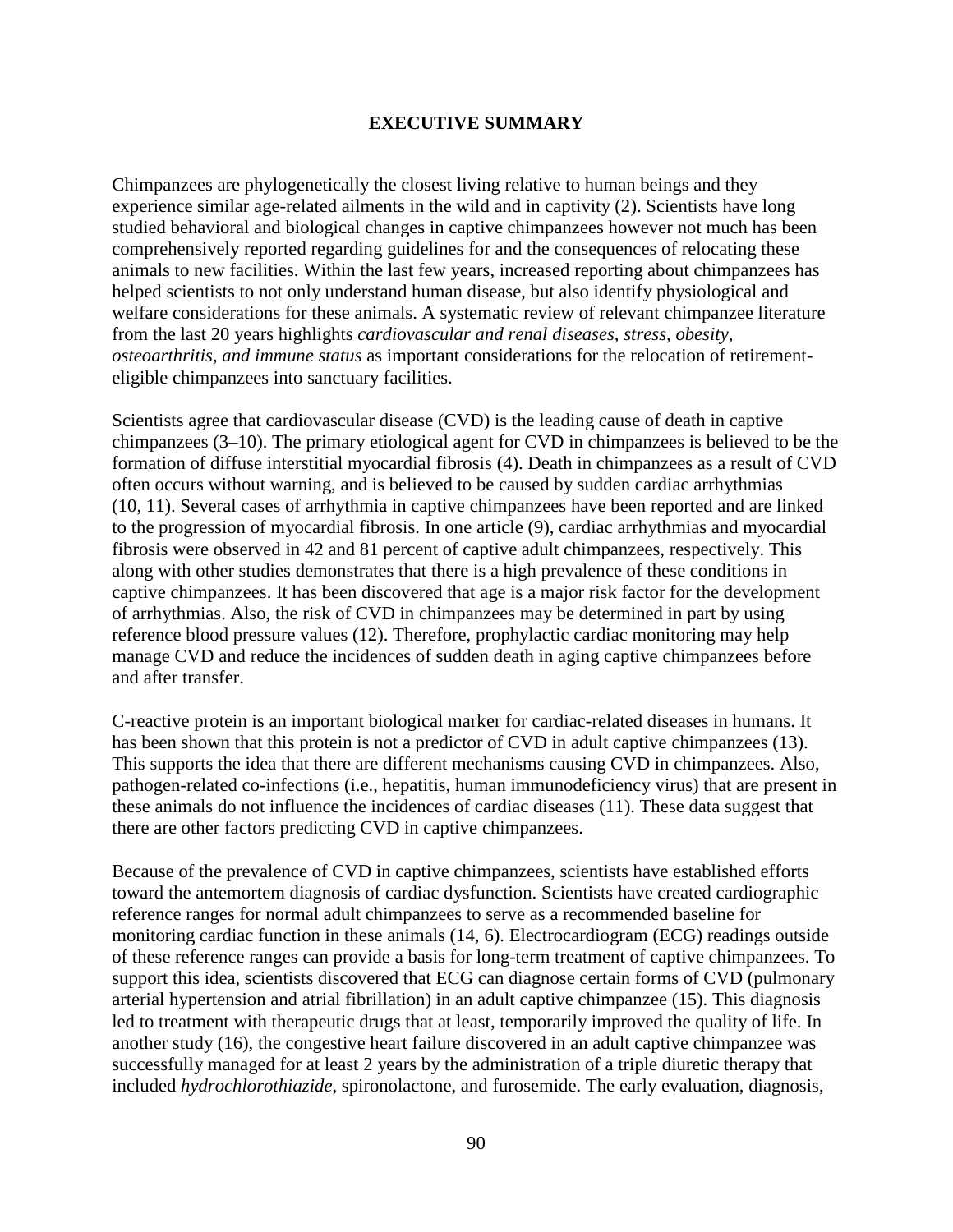published reference values for cardiac function (14, 6) is an integral part of this process. and intervention for animals perceived or confirmed to have heart arrhythmias are needed. Using

 some scientists recommend the use of an implantable form of an EKG monitor to measure 24 hours). Because of the confounding factors associated with using anesthesia for traditional ECG testing, cardiac function in captive chimpanzees (4, 8). The use of an implantable loop recorder (ILR) has enabled researchers to evaluate and diagnose arrhythmias in non-anesthetized adult captive chimpanzees that were considered high risk because of previous cardiac related-events (8). These cardiac events included the formation of *ventricular premature complexes*. An advantage of an ILR is the capture of intermittent arrhythmias, which are rarely measured by standard EKG methods. However, ILRs are unable to store long-spans of continuous data (e.g., limited to

Although it is unclear whether ECG and related cardiac testing (i.e., echocardiography) will improve the relocation process, it is recommended that cardiac monitoring should be a compulsory part of the routine care of captive chimpanzees. Presumably, CVD-related mortality may be avoided if animals are diagnosed and medically treated prior to transport. However, animals with end-stage CVD may be at too great of a risk for transport. This suggests that the severity of CVD may be a criterion to determine whether relocation is feasible. The CVD disorder along with other conditions should be considered for the relocation process. It is predicted that veterinary staff at non-sanctuary facilities will approve or disallow transport based on the severity of cardiac disease and/or the possible presence of co-morbidities. Because of the complex nature of CVD and other diseases that differ between animals, veterinarians must decide on transport based on each individual animal's health status.

 hierarchal status, sex, and rearing history are all factors that affect stress levels. In the wild, aggression and surplus (isolated) males. Therefore, selecting the right type of social group for relocation of animals is significant. How the animals were reared also is significant. The time of separation from the mother (late or early) and the location of rearing (captivity vs. wild) greatly Stress management also should be considered for the transport and relocation of chimpanzees. Deciphering the environmental and social factors that are linked with long-term stress levels is crucial for managing stress and improving overall animal welfare. Social housing structures and chimpanzees have a predilection toward multiple female and male social groups and the disruption of this structure results in diverse abnormal behaviors, such as self-injury (17). Modeling wild-type social conditions for captive animals may cause elevated levels of male influences stress levels in chimpanzees. The social dynamic between chimpanzee and human is noteworthy. Human to animal interaction, depending on the circumstances, may be quite unpredictable and contribute to stress. The relocation of captive chimpanzees to a new environment causes inherent stress that is coupled with human-derived alterations of social groups to minimize aggression. Quantifying stress levels in animals before and after relocation provides a marker for assessing welfare.

Circulating levels of glucocorticoids, steroid hormones produced by the adrenal gland, play an important role in the stress response of an organism and may serve as an indicator of both shortand long-term stress. Cortisol, the primary glucocorticoid in primates, is also present in many biological fluids and tissues, including hair. Hair cortisol (HC) is considered a marker for long-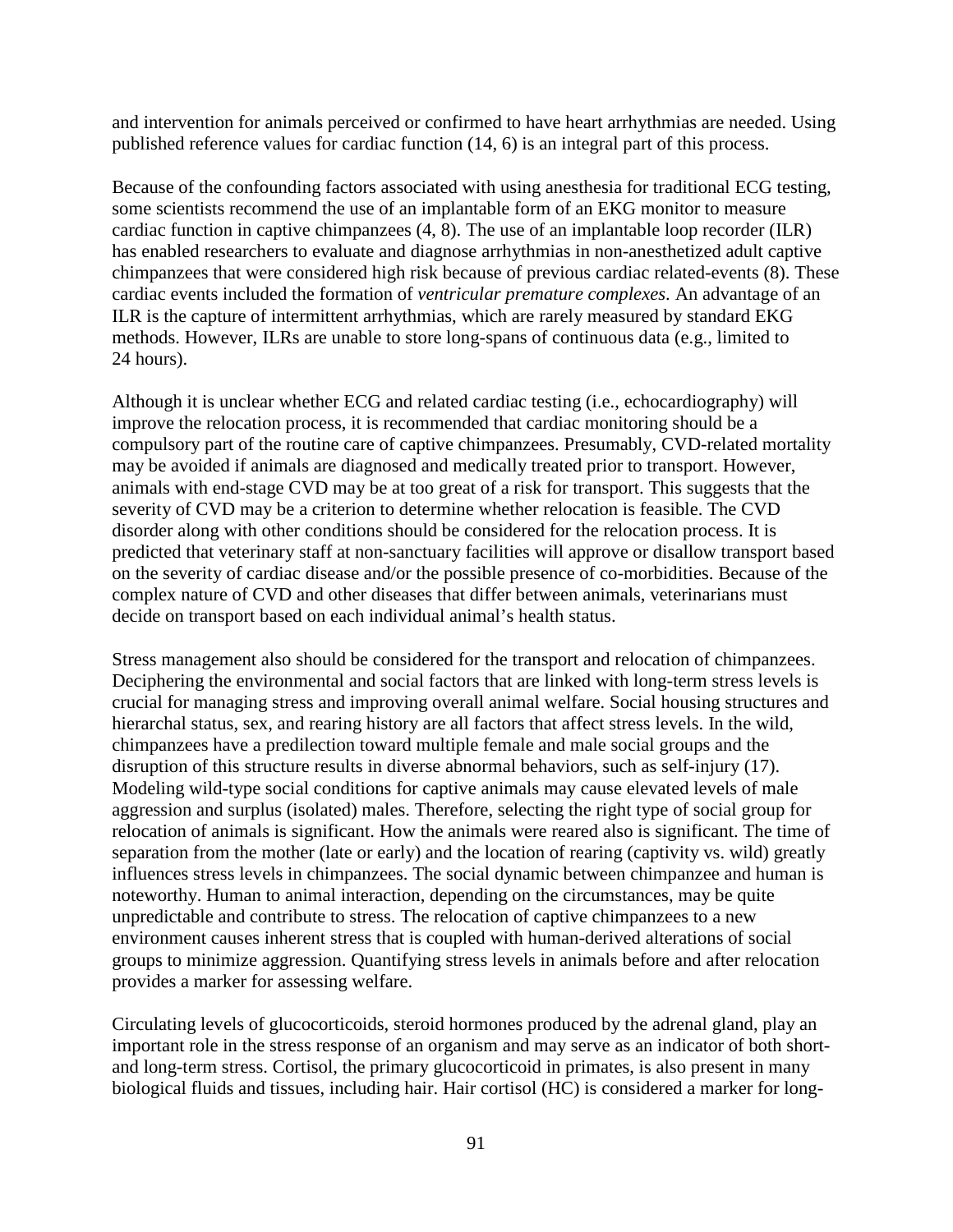second year. In the same report, increased HC levels were associated with aggression from alpha rearing history, late-deprived (separated from their biological mothers after 333 days and reared by humans) animals showed lower levels of HC than other groups of chimpanzees. The stressterm stress and overall animal welfare (17, 18, 19). Scientists have developed an *in vitro* assay to measure accumulated cortisol levels in the hair of captive chimpanzees (18, 19), which is an alternative method than fecal (20) or salivary measurements (21). In one study, anesthesia correlated with elevated fecal cortisol (20), suggesting that anesthesia administration is a stressful event. Interestingly, compared to the levels measured at the former institution, HC levels in captive chimpanzees change after relocation. Overall, males experience greater changes in stress cortisol than females. In one study (17), HC levels were elevated in a group of captive chimpanzees during the first year of relocation to a new environment and then decreased in the males toward subordinate males. These results are similar to findings that show increased aggression in the form of wounding among all male groups (22). Regarding the influence of related literature outlines important recommendations such as: (i) selecting correct social groups for initial transport and relocation, (ii) minimizing aggression incidences after relocation by periodically adjusting the membership of social groups, and (iii) performing routine behavior monitoring.

In addition to stress, obesity is another important parameter to consider for the long-term welfare of captive chimpanzees. Obesity is considered a major health concern for captive primates. Obesity can be defined by several parameters—body mass index (BMI), total body weight, waist-to-hip ratio, abdominal skin folds, and waist circumference in non-human primates (23, 24). Waist circumference can be used as an index for total body fat in these animals. Obesity increases the risk of developing CVD, type 2 diabetes mellitus, hepatic dysfunction, and hypertension. Therefore, it is important to understand the effect of and how to diagnose obesity in chimpanzees for their long-term welfare. In one report, scientists developed guidelines for defining obesity in chimpanzees by assessing weight and various metabolic parameters (24). They discovered that BMI and skin fold measurements positively correlated with elevated levels of blood glucose and triglycerides, which were predictors of obesity in the female animals. In the clinical setting, CVD is linked with increased triglycerides, blood glucose, and hypertension. Therefore, the animals tested in the aforementioned study (24) may have had undiagnosed compromised cardiac function.

 finding that showed a positive association between triglyceride levels and waist circumference in Further supporting the idea that obesity is linked with alterations to metabolic markers is another male and female chimpanzees (23). Also in this study was an apparent link between body weight, systolic/diastolic blood pressure, and serum glucose in female animals. Some evidence suggests that these metabolic changes in overweight animals are chronic. In one study (7), approximately 43 percent of geriatric female chimpanzees experienced chronic metabolic syndrome (i.e., elevated blood glucose, obesity). Further highlighting the prevalence of obesity in female chimpanzees, captive females that were group-housed over a 5-year period and experienced strokes also were overweight (25). In another finding (26), obese females displayed elevated systolic blood pressure levels. Taken together, these reports demonstrate a strong link between obesity and metabolic conditions that can be chronic and predispose captive animals to serious diseases. Implementing an obesity monitoring system and intervention strategies (i.e., diet regimes, blood glucose testing, increased physical activity, and reducing high blood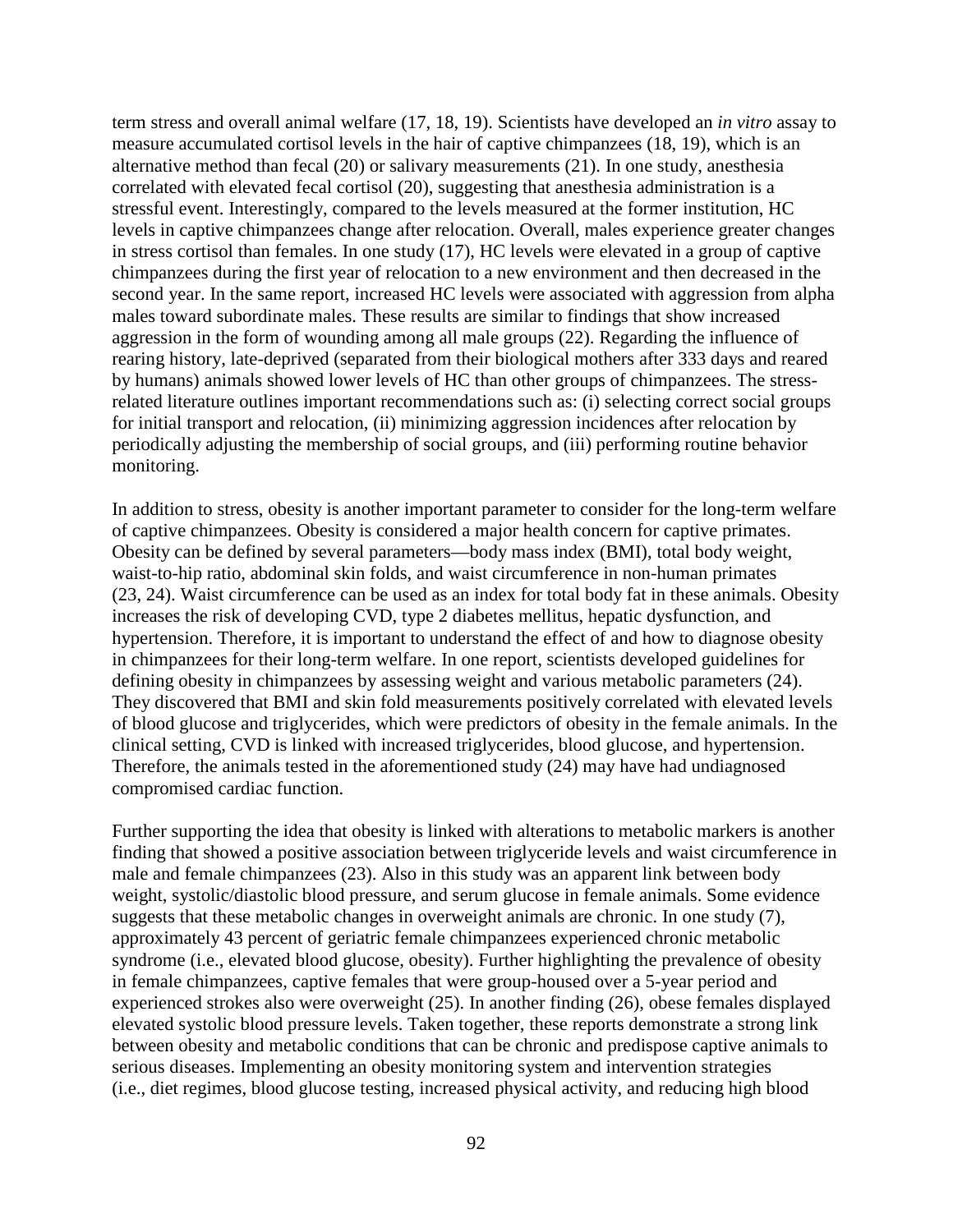pressure) by using published guidelines (26, 12, 27, 24) can reduce the risk for obesity and other related conditions for chimpanzees. Because status hierarchy is essential to maintaining chimpanzee social groups and affects access to food, obesity monitoring should include attention to status.

 Aging is a risk factor for inflammatory-based diseases, which are identified as ailments that present with elevated levels of pro-inflammatory cells and proteins in the blood. Although inflammatory responses are a normal reaction to infection or injury, dysregulation of these responses can lead to chronic inflammation causing illnesses, such as rheumatoid arthritis, systemic lupus, and some forms of cancer. Chronic inflammation is a risk factor for developing aging-related diseases. It has been shown that various components of the immune system are altered in a population of older chimpanzees rescued from illegal trafficking and captivity. In one report (28), higher neutrophil cell counts and platelet microparticles were observed in older captive male chimpanzees. Interestingly, these animals had an elevated BMI. There is indication that the link between increased neutrophils and age in captive chimpanzees may occur in the absence of obesity. In one article (29), clinically normal older chimpanzees displayed higher levels of neutrophils, but had a reduced overall lymphocyte count compared to younger animals. These results suggest that there may be alterations in the immune system that are part of the normal aging process, but may be exacerbated by overweightness. Managing BMI in aging chimpanzees may be important for reducing inflammatory disease risk.

 successful relocation. In one finding (30), clinically normal captive chimpanzees experienced There are likely a variety of reasons why these physiological changes occurred, such as stress. Assessing the immune status of chimpanzees before and after transport is important for their increased total white blood cell counts, interferon gamma production, red blood cell numbers, and segmented neutrophils, along with a decrease in total lymphocytes and natural killer cells immediately after transport. These immune alterations lasted up to 12 weeks post transport. Nonetheless, these data support the need for allowing sufficient periods of acclimation time. The observed differences in immunological profiles between studies may be a result of unidentifiable factors (e.g., testing methods). However, the studies do agree that there are several factors that may affect the blood chemistry and immunological profile of captive chimpanzees. These changes may affect the relocation process and have a long-term effect on animal welfare. Trained veterinary staff must determine the course of treatment, if necessary, for those animals with an altered immune status.

Based on the reviewed literature, the health status of captive chimpanzees is not only important for transfer and relocation, but also for the socialization and maintenance of social groups. Regarding animal health, it is necessary to implement an up-to-date evaluation of cardiac function, appropriately manage stress and total body weight, and conduct blood component measurements. These approaches, in combination with other intervention strategies, are important for the overall health and welfare of chimpanzees as well as forming and maintaining social groups at the sanctuary. Considerations for immediate transport and relocation include mitigating stress during the transport by housing animals in familiar groups. The NIH acknowledges that in some instances, the stress of relocation may be fatal for the more frail animals.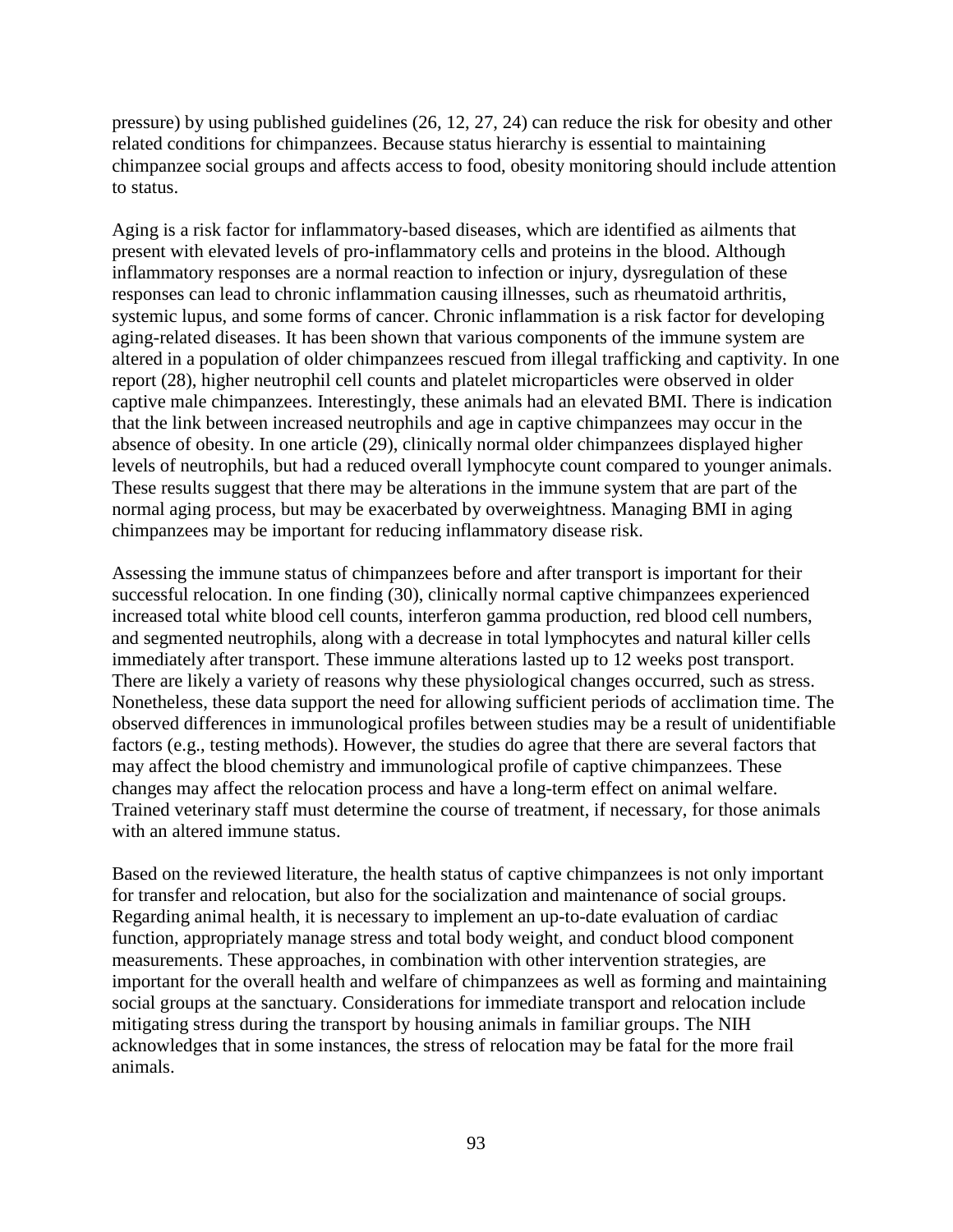NIH-supported facilities have trained veterinary staff to implement the aforementioned recommendations. However, it is important to note that these recommendations are incumbent on the individual animal's health status, which will likely vary between animals. Health monitoring on a case-by-case basis is necessary to ensure the successful relocation and welfare, as well as reduced mortality of chimpanzees. Veterinarians will be consulted to perform a health assessment and issuance of a health certificate of individual chimpanzees to determine if relocation is possible or to ensure safe relocation.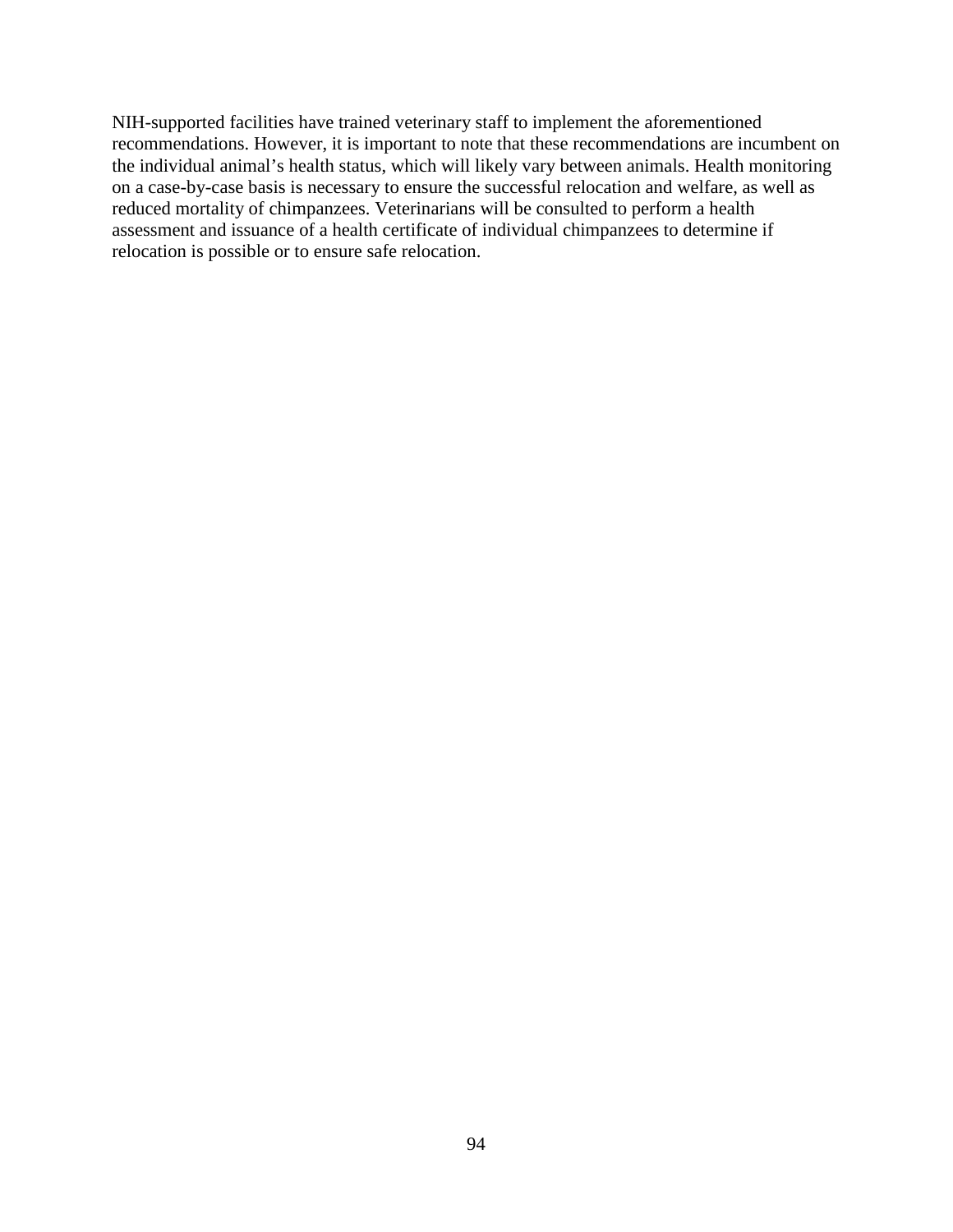## **References**

- 1. [https://orip.nih.gov/comparative-medicine/programs/nih-plan-retire-all-nih-owned-and](https://orip.nih.gov/comparative-medicine/programs/nih-plan-retire-all-nih-owned-and-supported-chimpanzees)[supported-chimpanzees.](https://orip.nih.gov/comparative-medicine/programs/nih-plan-retire-all-nih-owned-and-supported-chimpanzees)
- 2. Hill K, Boesch C, Goodall J, Pusey A, Williams J, Wrangham R. Mortality Rates Among Wild Chimpanzees*. Journal of Human Evolution*, 2001;40(5):437–450.
- 35-year Review. *Journal of Medical Primatology*, 2017;46:106–115. 3. Laurence H, Kumar S, Owston MA, Lanford RE, Hubbard GB, Dick EJ, Jr et al. Natural Mortality and Cause of Death Analysis of the Captive Chimpanzee (Pan troglodytes): A
- Medicine, 2016;66(1):52-58. 4. Magden ER, Sleeper MM, Buchl SJ, Jones, RA, Thiele EJ, Wilkerson GK. Use of an Implantable Loop Recorder in a Chimpanzee (Pan troglodytes) to Monitor Cardiac Arrhythmias and Assess the Effects of Acupuncture and Laser Therapy. *Comparative*
- *Medicine*, 2016;66(1):52–58. 5. Tong LJ, Flach EJ, Sheppard MN, Pocknell A, Banerjee AA., Boswood, A et al. Fatal arrhythmogenic right ventricular cardiomyopathy in 2 related subadult chimpanzees (Pan troglodytes). *Veterinary Pathology*, 2014;1(4):858–867.
- Clinically Normal Adult Captive Chimpanzees (Pan troglodytes). *Journal of the*  6. Sleeper MM, Drobatz K, Lee R, Lammey ML. Echocardiography Parameters of *American Veterinary Medical Association*, 2014;244(8):956–960.
- 7. Nunamaker EA, Lee DR, Lammey ML. Chronic Diseases in Captive Geriatric Female Chimpanzees (Pan troglodytes). *Comparative Medicine*, 2012;62(2):131–136.
- 8. Lammey ML Jackson R. Ely JJ, Lee RD, Sleeper MM. Use of an Implantable Loop Recorder in the Investigation of Arrhythmias in Adult Captive Chimpanzees (Pan troglodytes). *Comparative Medicine*, 2011;61(1):71–75.
- 9. Lammey ML, Baskin GB, Gigliotto AP, Lee DR, Ely JJ, Sleeper MM. Interstitial *Medicine*, 2008;58(4):389-394. Myocardial Fibrosis in a Captive Chimpanzee (Pan troglodytes) Population. *Comparative*
- *Medicine*, 2008;58(4):389–394.<br>10. Lammey ML, Lee DR, Ely JJ, Sleeper MM. Sudden Cardiac Death in 13 Captive Chimpanzees (Pan troglodytes). *Journal of Medical Primatology*, 2008;37 Suppl. 1:39– 43.
- 11. Doane CJ, Lee RD, Sleeper MM. Electrocardiogram Abnormalities in Captive Chimpanzees (Pan troglodytes). *Comparative Medicine*, 2006;56(6):512–518.
- 12. Ely JJ, Zavaskis T, Lammey ML, Lee DR. Blood Pressure Reference Intervals for Healthy Adult Chimpanzees (Pan troglodytes). *Journal of Medical Primatology*, 2011;40:171–180.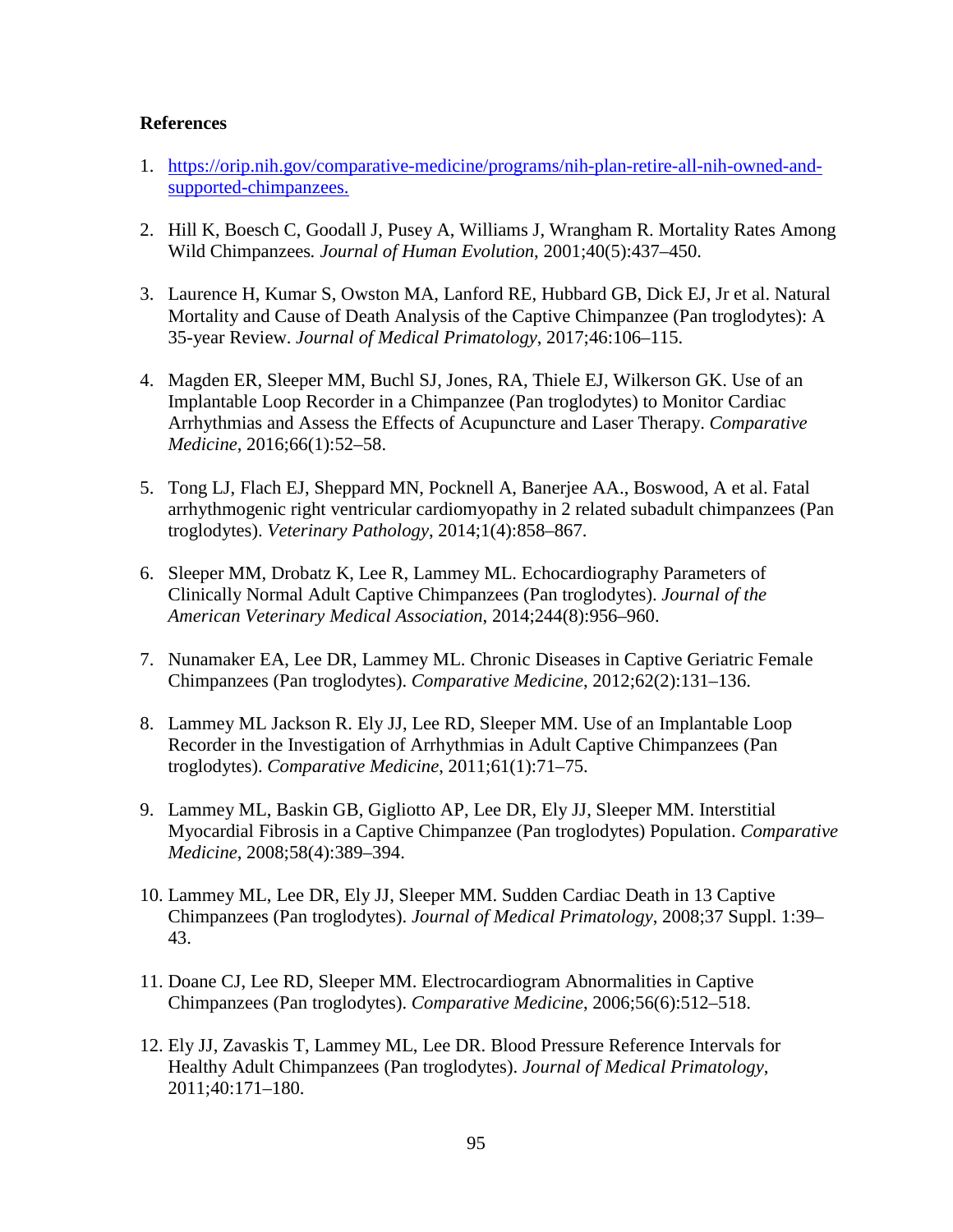- 13*.* Ely JJ, Zavaski T, Lammey ML. Censored Data Analysis Reveals Effects of Age and Hepatitis C Infection on C-Reactive Protein Levels in Healthy Adult Chimpanzees (Pan troglodytes). *Journal of Biomarkers*, 2013;2013: Article ID 709740, 13 pages.
- 14. Atencia R, Revuelta L, Somauroo JD, Shave RE. Electrocardiogram Reference Intervals for Clinically Normal Wild-Born Chimpanzees (Pan troglodytes). *American Journal of Veterinary Research*, 2015;76(8): 688–693.
- 15. Lammey ML, Doane CJ, Gigliotti A, Lee DR, Sleeper MM. Diagnosis and Treatment of Pulmonary Arterial Hypertension and Atrial Fibrillation in an Adult Chimpanzee (Pan troglodytes). *Journal of the American Association for Laboratory Animal Science*, 2008;47(5):56–60.
- 16. Sleeper MM, Doane CJ, Langner PH, Curtis S, Avila K, Lee DR. Successful Treatment of Idiopathic Dilated Cardiomyopathy in an Adult Chimpanzee (Pan troglodytes). *Comparative Medicine*, 2005;55(1):80–84.
- Relocation and Individual and Environmental Factors on the Long-Term Stress Levels in 17. Yamanashi Y, Teramoto M, Morimura N, Hirata S, Inoue-Murayama M, et al. Effects of Captive Chimpanzees (Pan troglodytes): Monitoring Hair Cortisol and Behaviors*. PLOS One*, 2016;11(7):e0160029.
- 18. Yamanashi Y, Teramoto, Morimura N, Hirata S, Suzuki J, Hayashi M. Analysis of Hair Cortisol Levels in Captive Chimpanzees: Effect of Various Methods on Cortisol Stability and Variability. *MethodsX,* 2016;3:110–117.
- 19. Yamanashi Y, Morimura N, Mori Y, Hayashi M, Suzuki J. Cortisol Analysis of Hair of Captive Chimpanzees (Pan troglodytes). *General and Comparative Endocrinology*, 2013;194:55–63.
- 20. Whitten PL, Stavisky R, Aureli F, Russell E. Response of Fecal Cortisol to Stress in Captive Chimpanzees (Pan troglodytes). *American Journal of Primatology*, 1998;44:57– 69.
- 21. Kutsukake N, Ikeda K, Honma S, Teramoto M, Mori Y, Hayasaka I, et al. Validation of Salivary Cortisol and Testosterone Assays in Chimpanzees by Liquid Chromatography-Tandem Mass Spectrometry. *American Journal of Primatology*, 2009;71(8):696–706.
- 22. Williams RC, Nash LT, Scary CJ, Videan EN, Fritz J. Factors Affecting Wounding Aggression in a Colony of Captive Chimpanzees (Pan troglodytes)*. Zoo Biology*, 2010;29:351–364.
- 23. Andrade MCR, Higgins PB, Mattern VL, De La Garza MA, Brasky KM, Voruganti VS et al. Morphometric Variables Related to Metabolic Profile in Captive Chimpanzees (Pan troglodytes)*. Comparative Medicine*, 2011;61(5):457–461.